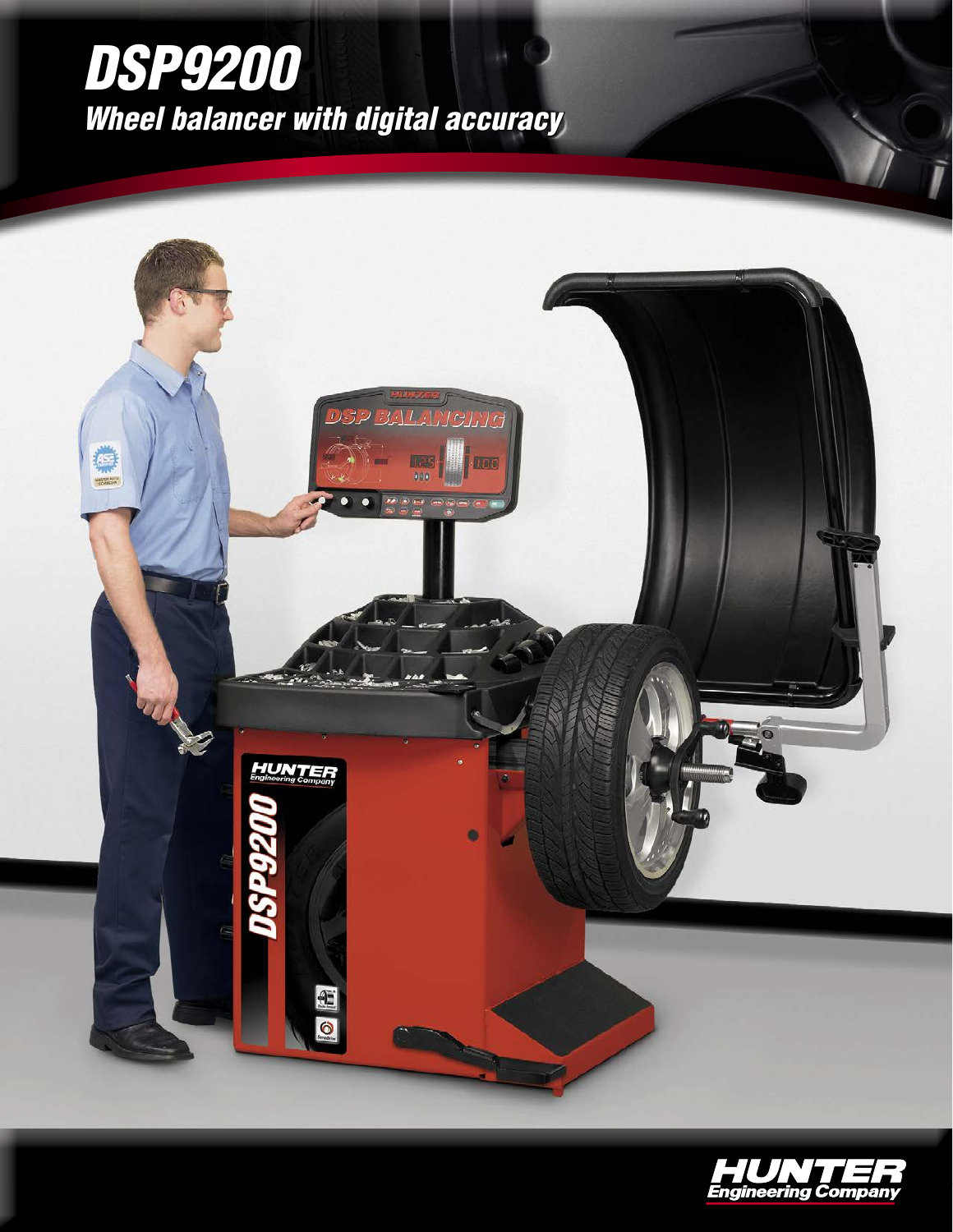# *Easy-to-use display panel speeds balancing*

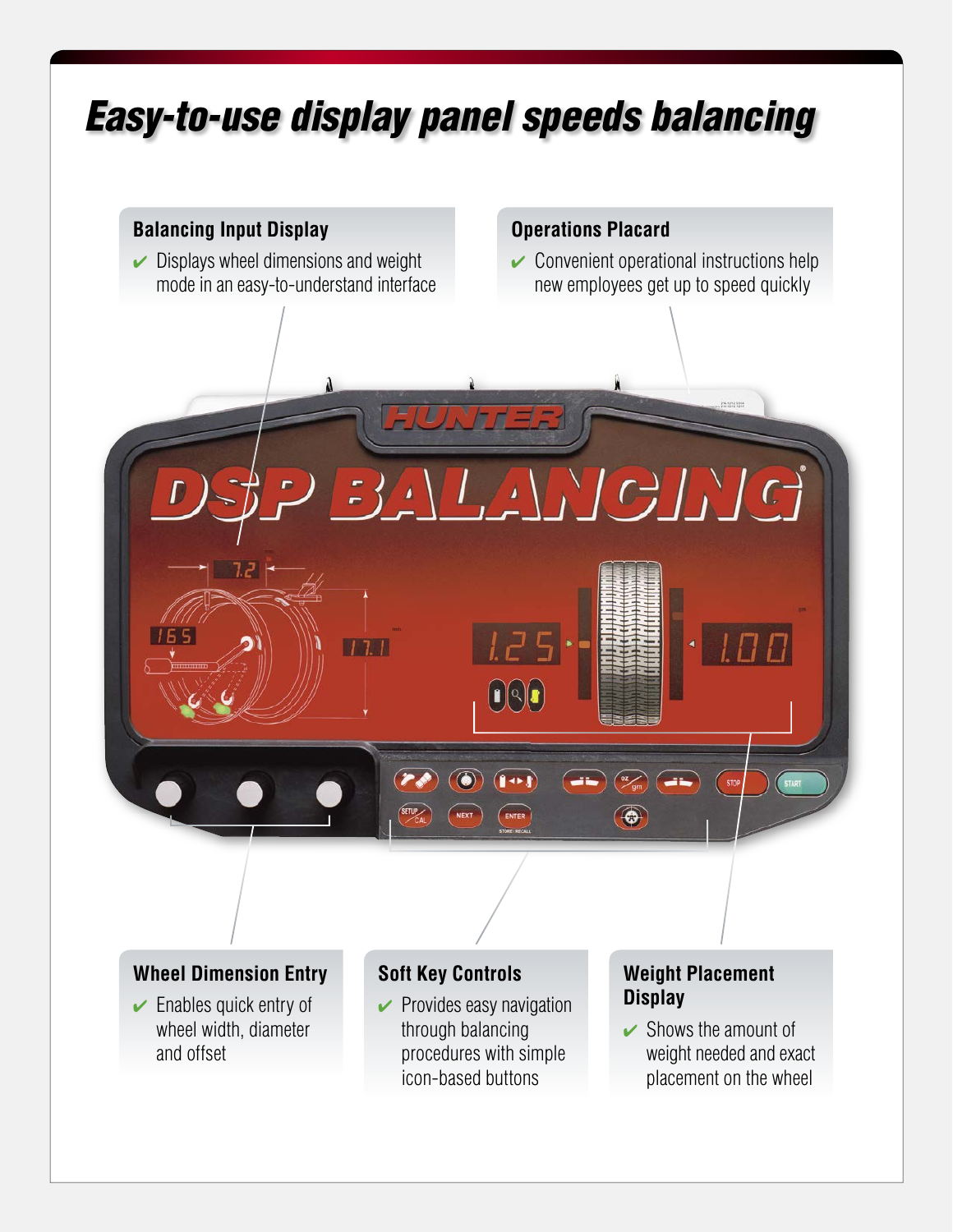## *Exclusive features make balancing easier*

#### Automatic Double Dataset® Arms



 $\vee$  Speed wheel data entry and weight placement while increasing accuracy and allowing more single-spin balances



 $\triangleright$  Inner Dataset Arm determines exact weight placement



- $\triangleright$  Balancer tells you if the wheel is properly centered before you proceed with the work
- $\blacktriangleright$  Eliminates the #1 cause of comebacks

#### Quick-Thread® Auto-Clamping National Spindle-Lok®



- $\blacktriangleright$  Automatically takes up any unused spindle threads
- $\triangleright$  Eliminates wing nut hand cranking

 $\boldsymbol{\hat{s}}$ plit Spoke® & Split Weight® Modes



- $\vee$  Offers multiple weight choices
- $\blacktriangleright$  Automatically locates the best out-of-sight position on custom wheels

### **Spindle-Lok® Brake Feature**



- $\triangleright$  Foot pedal brake activates entry and storage of wheel data
- $\triangleright$  Foot pedal locks spindle for easy tightening and loosening of wing nut